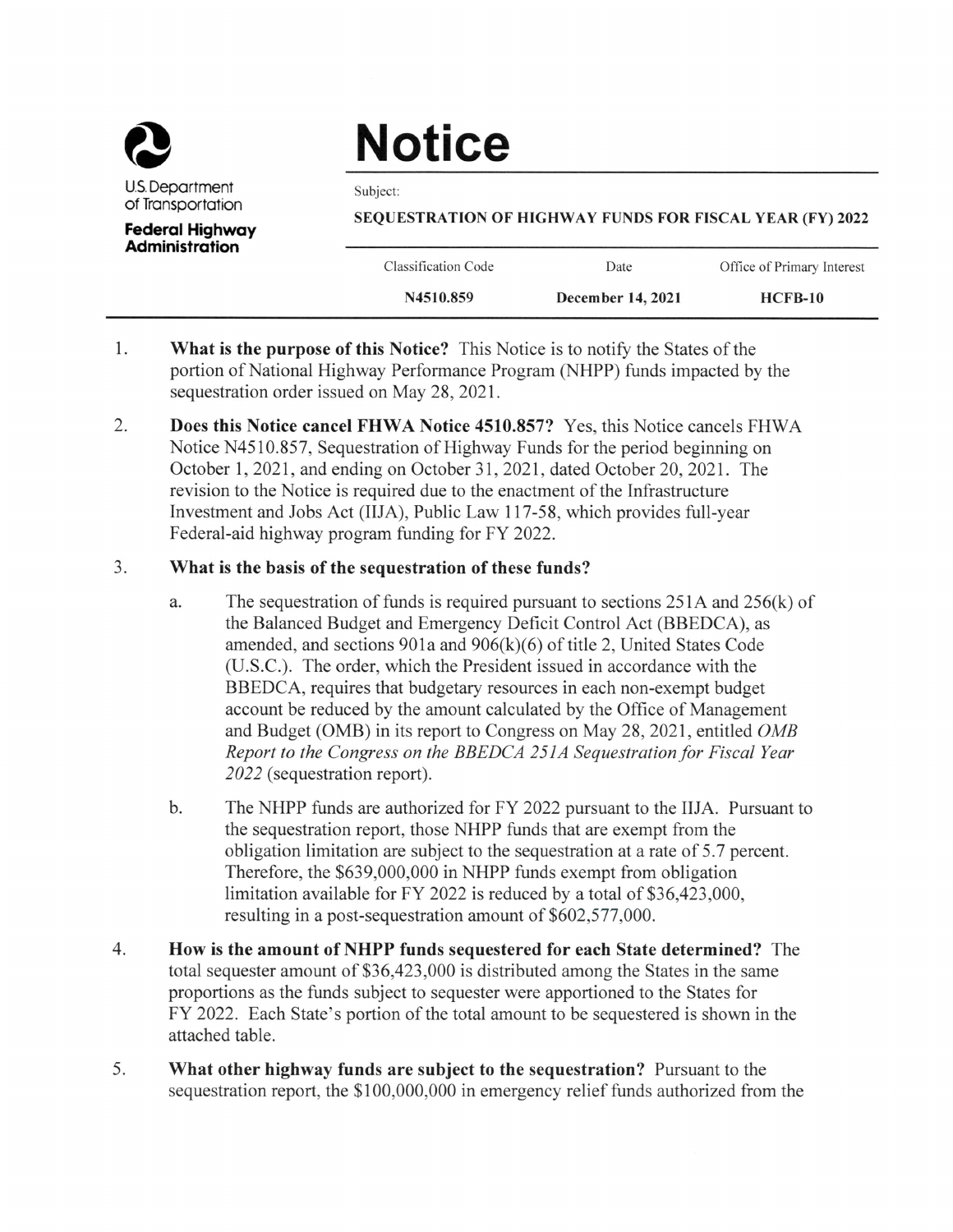Highway Trust Fund in 23 U.S.C. 125 is subject to the sequestration at a rate of 5.7 percent (\$5,700,000 sequester amount).

What actions are required? Division Administrators should ensure that this Notice is provided to the State departments of transportation. 6.

Filles Collach

Stephanie Pollack Deputy Administrator

Attachment